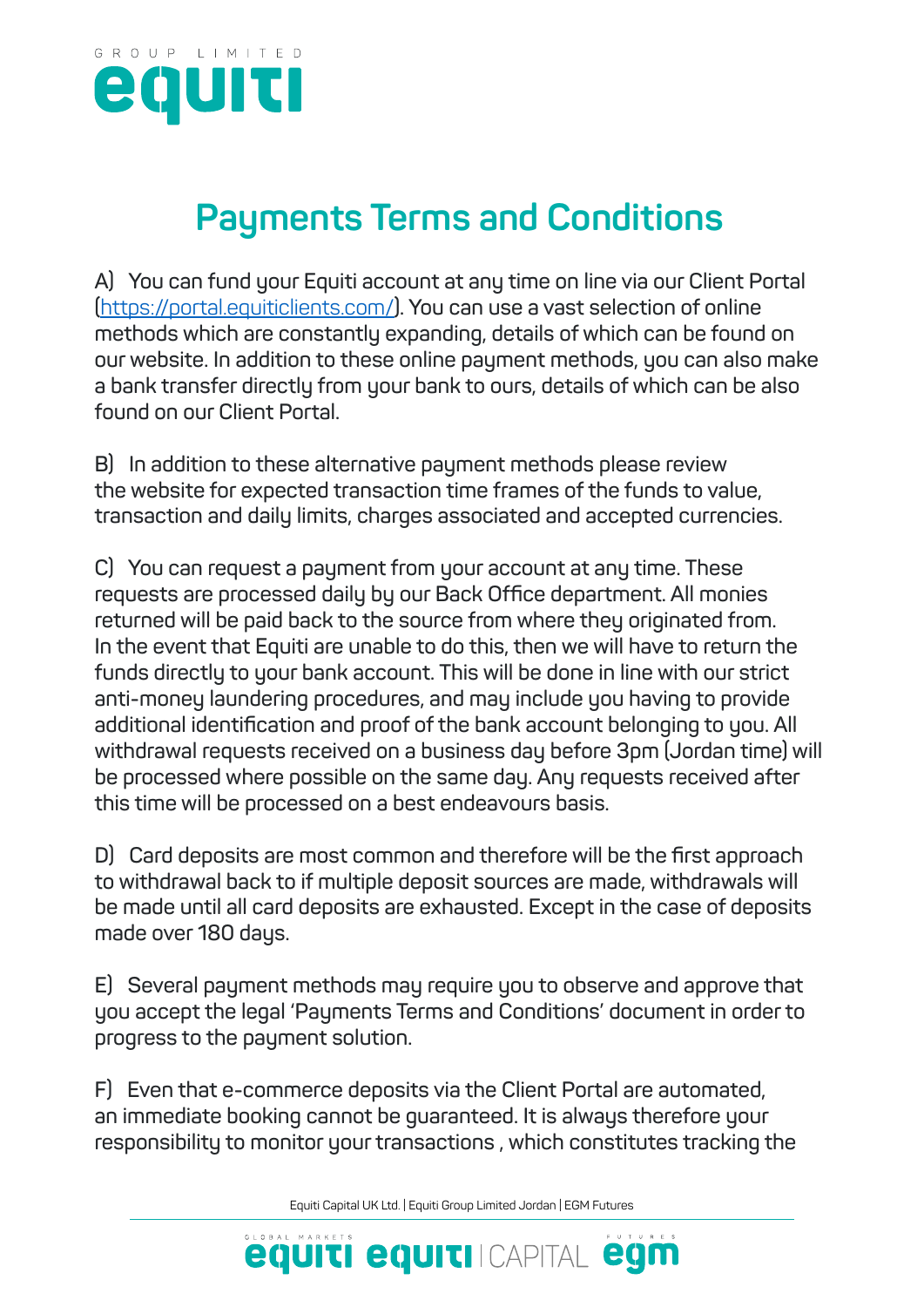

**status of your account and ensuring that sufficient funds are available in your account in time to maintain your open positions. The client shall bear any liability toward losses and damages resulting from a delayed booking,. Should a delay occur during the booking, please inform us immediately and, if such a case occurs, we will respond with leniency.**

**G) Once funds have been deposited into your account, you can place trades utilising these funds. If you want to place an additional trade but have insufficient margin to do this, you must deposit more funds into your account first.** 

**H) We may pass on any costs associated with taking deposits from you. These may be in the form of a percentage commission, or any subsequent costs charged by the debit/credit card company, payment service provider, bank or APM (Alternative Payment Provider). Please check commissions/ charges with your bank/provider.** 

**I) We may pass on any costs that may be associated with transferring/ withdrawing money back to your bank, credit/debit card or e-wallet provider, from your Equiti wallet/account.** 

**J) At any time, you may request all unutilised funds on your account to be repaid to you. If from the time of your request to the time that we process the request the value of any open positions has moved such that you no longer have the amount requested available, then this will not be possible. We also reserve the right to withhold any payment if we feel that it may be required to meet future short- term payments.** 

**K) Equiti does not accept or make a third-party payment (including family members), unless, at its absolute discretion, it has agreed to do so in strict adherence to anti money laundering law, its regulations and instructions.** 

**L) To protect you and Equiti from fraud we may request additional information such as proof of identity, or proof of deposit from you before any deposit/withdrawal can be made and/or approved.**

Equiti Capital UK Ltd. | Equiti Group Limited Jordan | EGM Futures